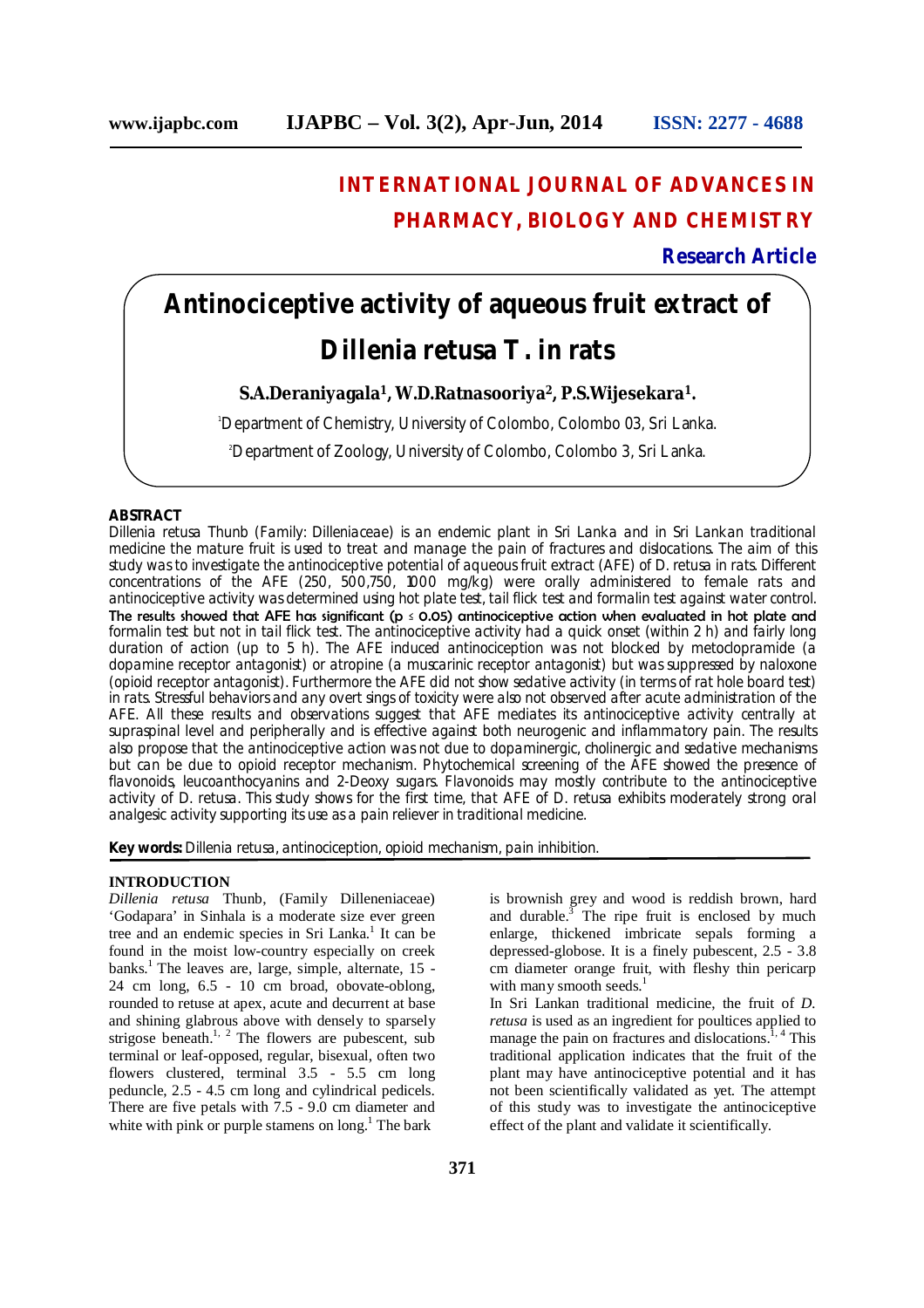#### **MATERIALS AND METHODS**

#### **Plant Collection and Authentication :**

Ripe fruits of the *D. retusa* were collected from Ambalangoda area in Galle district of Sri Lanka in February 2013. It was identified and authenticated by Dr. H. Kathriarachchi of the Department of Plant Science, University of Colombo and a voucher specimen (PW1) was deposited at the herbarium of the Department of Plant Science, University of Colombo.

### **Preparation of the aqueous fruit extract of** *D. retusa* **:**

Air shade dried fruits were grinded and 1000 g of these were refluxed with distilled water (5 - 6 L) for 16 hours in a round bottom flask fixed with a Leibig condenser. The brownish AFE was filtered and its volume was reduced by further boiling to obtain a concentrated extract. This was freeze-dried (yield: 67%) and stored air tightly below at  $4^{\circ}$ C. The freezedried powder was dissolved in distilled water to obtain the required concentrations of AFE (250, 500, 750, 1000 mg/kg) to treat rats.

#### **Experimental animals :**

Healthy, adult albino female rats (weight: 180 - 225 g) were used in this study. The animals were kept in plastic cages with wire mesh roof (6 per cage) under standardized rat housing conditions (temperature: 28  $-31^{\circ}$ C, approximately 12 hours natural light per day and relative humidity: 50 - 55%) with free access to pelleted food (Ceylon Grain Elevators, Colombo, Sri Lanka) and clear drinking water. All the experiments were conducted in accordance with the guidelines and the rules of Ethics Review Committee

of Institute of Biology for animal experiments in Sri Lanka (Reg. No. ERC IOBSL 105/06/13). **Evaluation of analgesic activity :**

## **Hot plate and tail flick test :**

Thirty-five rats were randomly divided in to six groups. Food was withheld from these rats for 16 h and different concentrations of AFE or vehicle (control) was orally administered in the following manner: Group 1 ( $n = 6$ ) with 1 ml of distilled water; Group 2 ( $n = 6$ ) with 1 ml of 250 mg/kg of AFE; Group 3 ( $n = 6$ ) with 1 ml of 500 mg/kg of AFE; Group 4 ( $n = 6$ ) with 1 ml of 750 mg/kg of AFE; Group 5 ( $n = 6$ ) with 1 ml of 1000 mg/kg of AFE; and Group 6 ( $n = 5$ ) with 1 ml of 15 mg/kg of morphine sulphate (Teva pharmaceutical works Pvt.Ltd, Hungary) (an opioid receptor agonist) as the positive control.<sup>5</sup> Then the rats were subjected to hot plate and tail flick test. $6$  Hot plate and tail flick

reaction time of each rat were recorded before treatment (pre-treatment). Post treatment reaction time was taken hourly intervals for 6 h. In the hot plate test, the rats were placed in a hot plate (Model MK 35 A, Muromachi Klkai Co.Ltd., Tokyo, Japan) maintained at 50 $\mathrm{^{0}C}$  and the time taken to lick either of the hind paws or jump up was recorded. The rats showing a pre treatment reaction time greater than 15 S for the hot plate test were not used for the test. A cut off time of 20 S was set to prevent possible tissue damages. In the tail flick test, the tail of the rat up to 5 cm - 6 cm from the tip was immersed in a water bath maintained at 55 $\mathrm{^{0}C}$  and the time taken to flick the tail was recorded. The rats showing a pre treatment reaction time greater than 5 S for the tail flick test were not used for the experiment. A cut off time of 5 S was set to avoid the possible tissue damages.<sup>7</sup>

#### **Formalin test :**

Twelve rats were randomly divided in to two equal groups ( $n = 6$ /group) and were orally administered with AFE or distilled water (control) as follows; Group 1with 1ml of distilled water; Group 2 with 1 ml of 500 mg/kg of AFE. 2 h after administration each rat was subcutaneously injected with 0.05 ml of 2.5% formalin solution in to the sub plantar surface of the left hind paw. Then the rats were observed for 1 h and number of licking, flinching, lifting, and time spent on lifting and licking the injected paw were recorded in two phases; early phase; 0 - 5 min and late phase  $20 - 60$  min.<sup>7</sup>

## **Evaluation of mechanisms of antinociceptive activity :**

## **Investigation for muscarinic receptor mediation :**

Twelve rats were randomly divided into two equal groups ( $n = 6$ /group). Those in group 1 were intraperitonially injected with 1 ml of isotonic saline (0.9% w/v sodium chloride solution) and rats in group 2 were intraperitonially injected with 1 ml of 2 mg/kg atropine sulphate (Harson Laboratories, India) a muscarinic receptor antagonist.<sup>5</sup> Ten minutes later the rats in both groups were orally administered with 1 ml of 500 mg/kg AFE. These rats were subjected to hot plate test, 1 h before treatment with muscarinic receptor antagonist and 2 h after AFE treatment.<sup>8</sup>

## **Investigation for dopamine receptor mediation :**

Ten rats were randomly divided into two equal groups ( $n = 5$ /group). The rats in group 1 were orally treated with 1 ml of 1% methylcellulose. Rats in group 2 were orally treated with 1 ml of 1.5 mg/kg metoclopramide (Ipca laboratories Pvt.Ltd, India) a dopamine receptor antagonist in 1% methylcellulose.<sup>5</sup>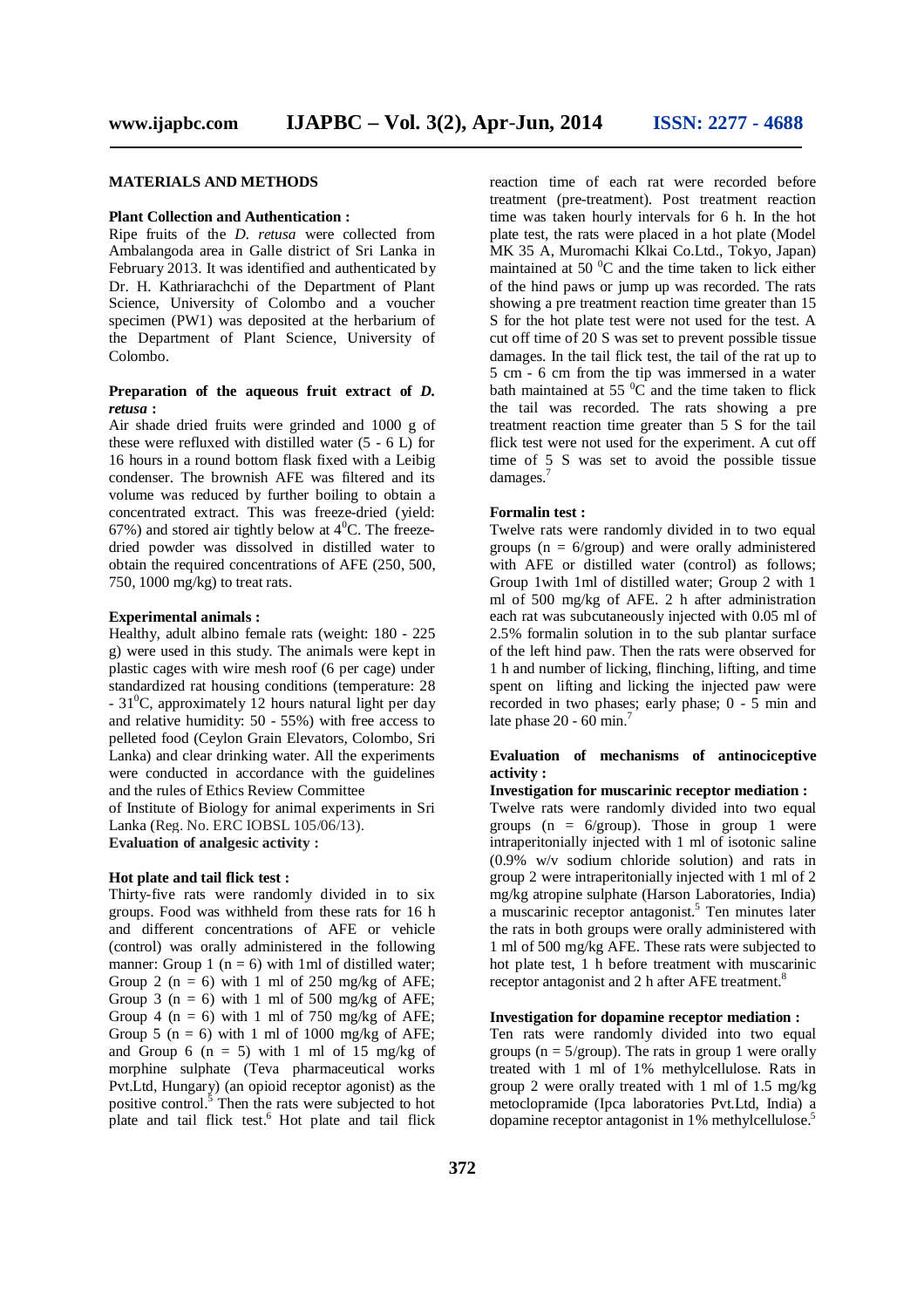One hour later, both groups were orally treated with 1 ml of 500 mg/kg AFE and the nociception was determined before treatment with dopamine receptor antagonist and 2 h post treatment, using the hot plate technique.<sup>8</sup>

#### **Investigation for opioid receptor mediation :**

Ten rats were randomly divided into two equal groups ( $n = 5$ /group). Those in group 1 were intraperitonially injected with 1 ml of isotonic saline (0.9% w/v sodium chloride solution) and those in group 2 were intraperitonially injected with 1 ml of 1.5 mg/kg naloxone hydrochloride (Troikaa Pharmaceuticals Ltd, India), an opioid receptor antagonist.<sup>5</sup> After 45 min, the rats in both groups were orally administered with 1 ml of 500 mg/kg AFE. These rats were subjected to hot plate test, 1 h before treatment with opioid receptor antagonist and 2 h after the AFE treatment.<sup>9</sup>

#### **Evaluation of muscle coordination and strength :**

Twelve rats were orally treated either with 1 ml of distilled water ( $n = 6$ ) or 1 ml of 500 mg/kg AFE ( $n =$ 6). Two hour after the treatment these rats were subjected to the bar holding test bridge test and righting reflex test and respective latencies (in seconds) were recorded.<sup>10, 11</sup>

## **Evaluation of sedative activity :**

Twelve rats were randomly divided into two equal groups ( $n = 6$ /group). The rats in group 1 were orally administered with 1 ml of distilled water and those in group 2 with 1 ml of 500 mg/kg AFE. After 2 h each of these rats was individually placed in the center of the rat hole board apparatus and was observed for 7.5 min. During this period,

number of head dipping, cumulative head dipping time, number of rearing, number of crossings, and number of fecal boluses produced were recorded.<sup>12</sup>

#### **Phytochemical analysis :**

AFE was subjected to phytochemical screening procedures for the screening of four different chemical groups; alkaloids, polycyclic compounds, flavonoids and leucoanthocyanins and tannins and poly phenols.<sup>13</sup>

#### **Statistical analysis :**

The data were expressed as the mean  $\pm$  standard error of mean (SEM). Statistical analysis was performed using Mann-Whitney U-test *via* Minitab 16.0 statistical package. Significance was set at  $P \le 0.05$ .

#### **RESULTS**

**Hot plate and tail flick test :**

As shown in Table 1, 500 mg/kg dose of the AFE caused a significant ( $P < 0.05$ ) prolongation of the hot plate reaction time from the  $2^{nd}$  h to  $5^{th}$  h ( $2^{nd}$  h by  $45.6\%$ ,  $3^{\text{rd}}$  h by  $50.0\%$ ,  $4^{\text{th}}$  h by  $45.2\%$ ,  $5^{\text{th}}$  h by 24.6%) compared to water control. The 750 mg/kg and 1000 mg/kg of the AFE significantly increased the hotplate reaction time at  $2<sup>nd</sup>$  h by 30.9% and at 3<sup>rd</sup> h by 32.3% respectively compared to water control. In contrast the 250 mg/kg of the AFE failed to significantly alter the hot plate reaction time at any hour. Morphine induced a remarkable prolongation of reaction time from  $1<sup>st</sup>$  h to  $6<sup>th</sup>$  h compared to water control  $(1^{st}$  h by 57.3%,  $2^{nd}$  h by 133.8%,  $3^{rd}$  by 132.2%, 4<sup>th</sup> h by 98.4%, 5<sup>th</sup> h by 67.7% and 6<sup>th</sup> h by 34.4%) and effective hours of the 500 mg/kg  $(2^{nd} h)$ by 60.6%, 3<sup>rd</sup> h by 54.8%, 4<sup>th</sup> h by 36.7% and 5<sup>th</sup> h by 34.6%).

In contrast, in the tail flick test there was no significant ( $P > 0.05$ ) prolongation of the reaction time provoked by any dose of AFE compared to water control (data was not shown).

#### **Formalin test :**

As shown in the table 2, 500 mg/kg dose of AFE significantly ( $P < 0.05$ ) impaired two of the tested parameters in the early phase (mean number of licking by 46% and cumulative licking duration by 41%) and all the parameters in the late phase (mean number of licking by 47%, cumulative licking duration by 61%, mean number of lifting by 49%, cumulative lifting duration by 34% and mean number of flinching by 59%) compared to water control.

#### **Muscarinic receptor mediation :**

Intraperitonially administration of atropine did not significantly ( $\dot{P} > 0.05$ ) alter the hot plate reaction time induced by 500 mg/kg of AFE (control vs. treatment:  $8.6 \pm 0.2$  vs.  $8.4 \pm 0.3$  Sec).

## **Dopamine receptor mediation :**

Oral administration of metoclopramide did not significantly ( $P > 0.05$ ) alter the hot plate reaction time induced by 500 mg/kg of AFE (control vs. treatment:  $9.9 + 0.3$  vs.  $9.0 + 0.3$  Sec).

## **Opioid receptor mediation :**

Intraperitonially administration of naloxone significantly ( $\dot{P}$  < 0.05) impaired the prolongation of the hot plate reaction time induced by 500 mg/kg of AFE (results are shown in table 3).

#### **Effects on muscle coordination and strength :**

None of the latencies in the bridge test, bar holding test and righting reflex tests were significantly  $(P >$ 0.05) altered the 500 mg/kg of AFE (control vs.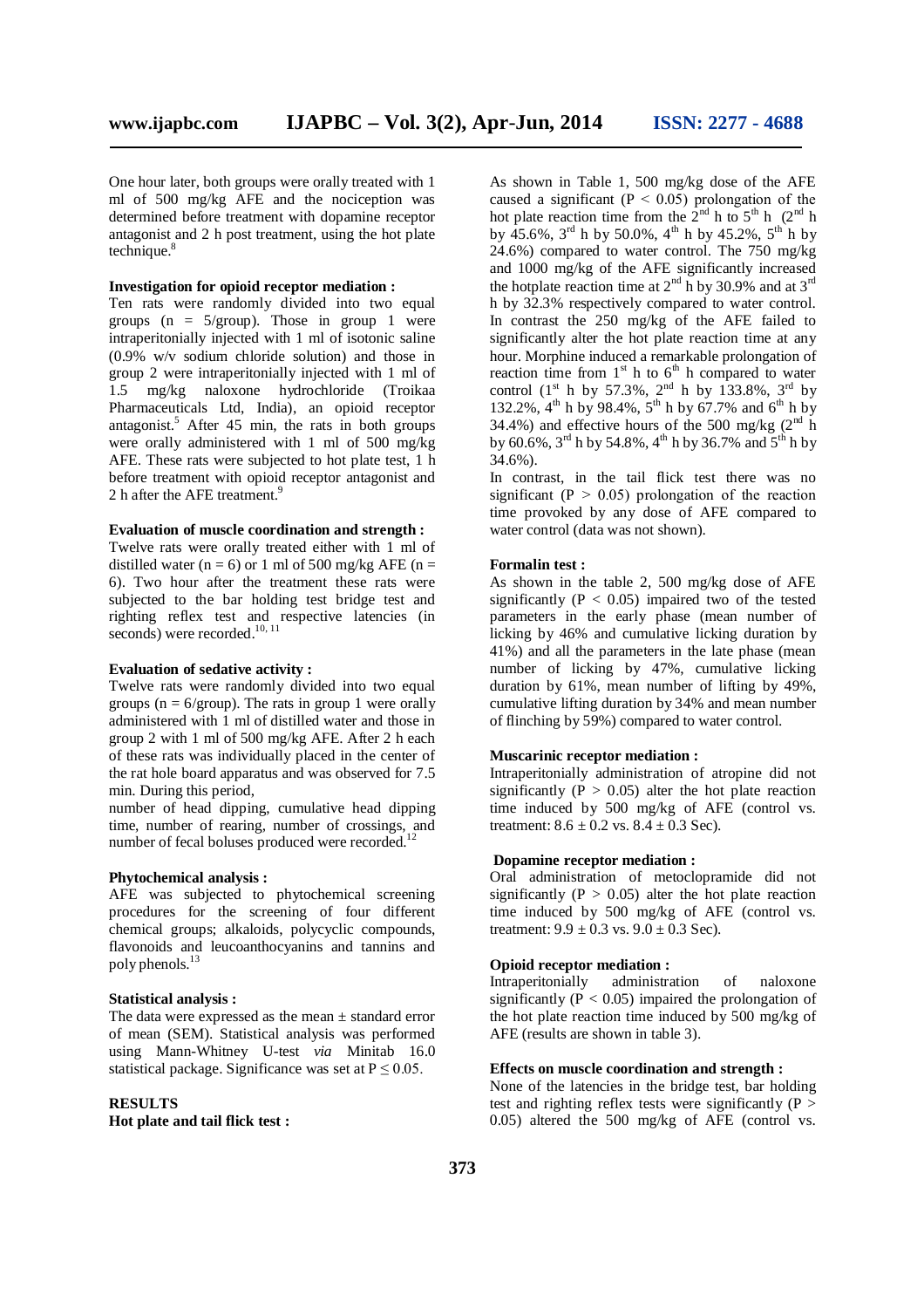treatment: Bridge test:  $16.58 \pm 2.79$  vs.  $17.07 \pm 1.27$ Sec; Bar holding test:  $14.10 \pm 1.36$  vs.  $14.93 \pm 1.54$ Sec; righting reflex:  $1.00 \pm 0.00$  vs.  $1.00 \pm 0.00$  Sec).

#### **Sedative activity :**

The 500 mg/kg dose of AFE failed to significantly (P  $> 0.05$ ) alter any of the parameters in rat hole board test (control vs. treatment: number of crossings: 17.7  $\pm$  1.2 vs. 17.3  $\pm$  1.9; number of rears: 20.5  $\pm$  2.1 vs. 19.8  $\pm$  3.4; number of dips: 7.8  $\pm$  1.1 vs. 6.8  $\pm$  1.1; cumulative dipping duration:  $12.92 \pm 1.27$  vs.  $13.82 \pm$ 2.40; number of faecal boluses:  $0.8 \pm 0.4$  vs.  $0.2 \pm$ 0.2).

#### **Phytochemical analysis :**

Phytochemical analysis of the AFE showed the presence of flavonoids, leucoanthocyanins and 2- Deoxy sugars.

#### **DISCUSSION**

Thermal and chemical models of nociception were used in this study to evaluate the antinociception potential of *D. retusa*. These models are accepted as accurate and reliable when evaluating accurate and reliable when evaluating antinociception.<sup>14</sup> The results showed, for the first time, that AFE consists of acute, moderately strong antinociceptive activity with fairly long duration of action and considerable quick onset of action. Nociceptive pathways and inhibitory controls can be activated *via*, supra-spinal level, spinal cord level or/and peripheral mechanisms.<sup>5</sup> In order to find out the relevant pathways involved for the antinociceptive effect of *D. retusa* plant, hot plate method, tail flick method and formalin test were followed. Hot plate method is responsible for antinociception mediated through supra-spinal level and tail flick test measures antinociception mediated through spinal reflexes.<sup>15</sup> Positive hot plate results and negative tail flick results suggest that antinociceptive activity is mediated centrally at supra spinal level and it is not mediated *via* spinal mechanisms. In the hot plate test among all tested doses, neither 250 mg/kg nor 750 mg/kg showed the maximum effect. However it was the 500 mg/kg which showed the maximum mean reaction time suggesting that the dose-response cure for the antinociceptive effect of the AFE may be bell shaped. Such an action may be shown due to the receptor desensitization or receptor down regulation.<sup>16,17</sup> However antinociception action of AFE was nearly two fold less effective than morphine, one of the most potent analgesic used to treat severe visceral pain.

Results obtained for the formalin induced antinocicepion were significant compared to the

water control. In the case of formalin test early phase is caused due to direct action of nociceptors (neurogenic pain) and late phase is a measure of peripheral mechanisms (inflammatory pain).<sup>9,18</sup> According to the results, in the early phase  $(0 - 5)$ min) of formalin test, out of the five parameters, two parameters significantly impaired the corresponding values compared to control suggesting that there is a direct effect on nociceptors and AFE is active against neurogenic pain. This also agrees with the positive results of the hot plate test which responses to centrally acting antinociception. In the late phase (15 - 60 min) of formalin test, all the five parameters significantly impaired the corresponding values, compared to the control showing that involvement of the peripheral antinociceptive mechanisms. Centrally acting analgesic drugs like narcotics generally inhibit both phases of the formalin test in an equal manner whereas non steroidal anti inflammatory drugs only inhibit the late phase of formal in test.<sup>17</sup> AFE inhibits both early phase and late phase of formalin test suggesting that it acts both centrally and peripherally. However the late phase of formalin test depends on the inflammatory reaction in the peripheral level (inhibition of synthesis of peripheral mediators such as prostaglandin) and AFE suppressed the parameters in the late phase more conspicuously than the early phase. This suggests that AFE might be more effective against inflammatory pain than the neurogenic pain.

Sedation is known to cause analgesia and sedative drugs such as benzodiazepines (use to treat insomnia and anxiety) are already used as co-analgesics.<sup>19</sup> Since any of the parameters checked in rat hole board test were not significantly altered compared to water control, it can be suggested that AFE has no sedative effect and also does not create any anxiolytic action on rats. Rat hole-board is a standard and widely used model to evaluate the sedative effect.<sup>20</sup> Results of bar holding test, bridge test and righting reflex suggest that the pain impairment of the AFE is not a false positive result and results are genuine since the AFE does not induce motor deficiencies.<sup>9</sup> Unsuppressed locomotory activity (number of crossings) of rat hole board test also proves this.

Stress induces analgesia *via* opioid dependent or opioid independent pathways.<sup>21</sup> Since stressful behaviors of rats like fur erection, exopthalmia, aversive behavioral patterns (biting and scratching behaviors, licking the tail and paw) could not be observed after administration of the AFE, the antinociceptive action of AFE is unlikely to be due to stress. Food deprivation can induce antinociception. $21$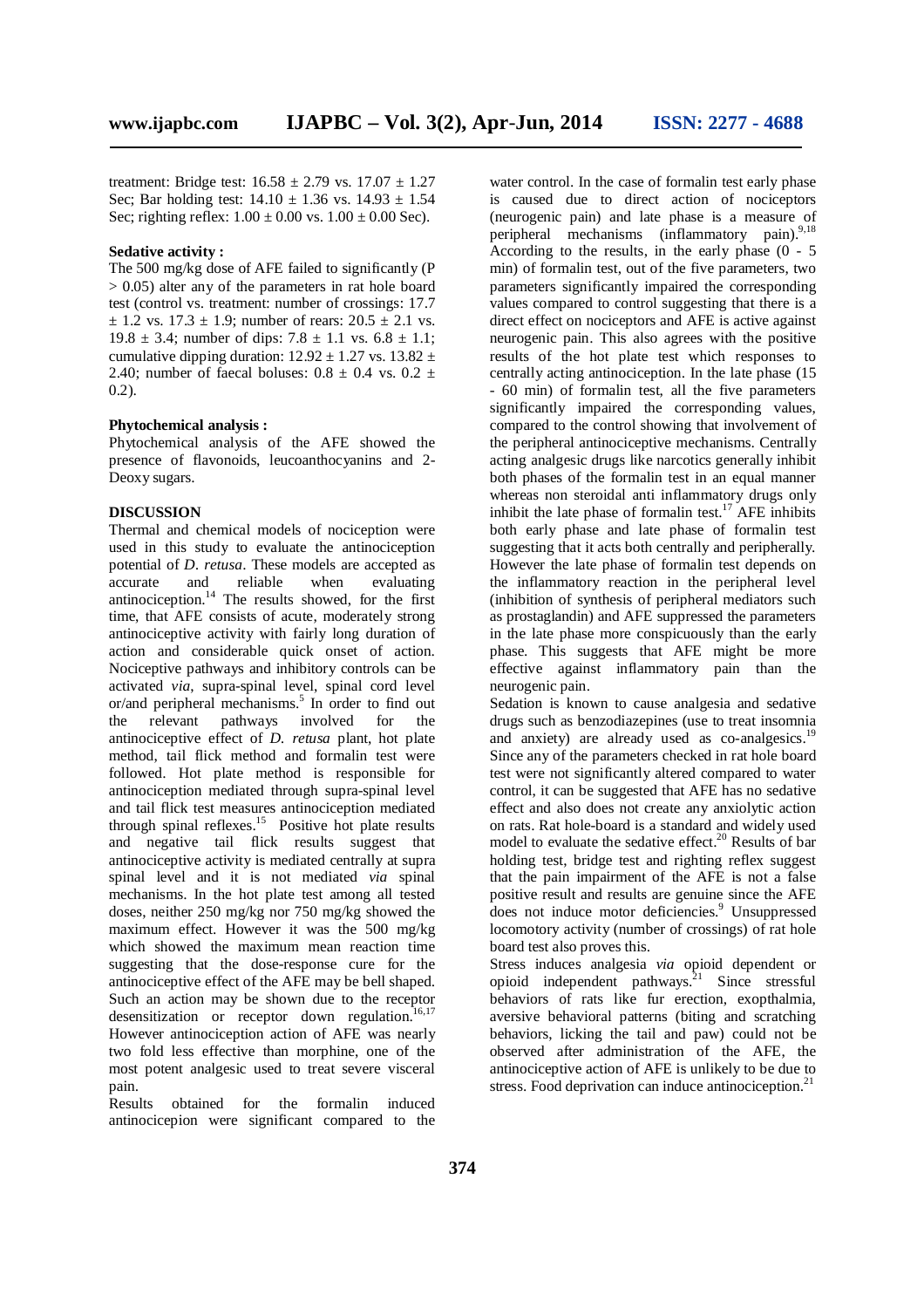| Treatment<br>(mg/kg) | Hot plate reaction time (S) mean $\pm$ S.E.M |               |                 |                 |                |                 |                 |  |
|----------------------|----------------------------------------------|---------------|-----------------|-----------------|----------------|-----------------|-----------------|--|
|                      | Pre-treatment                                | First hour    | Second hour     | Third hour      | Fourth hour    | Fifth hour      | Sixth hour      |  |
| $250(n=6)$           | $8.5 \pm 0.2$                                | $8.0 \pm 0.2$ | $6.6 \pm 0.2$   | $6.8 \pm 0.4$   | $6.7 \pm 0.2$  | $6.6 \pm 0.3$   | $6.3 \pm 0.4$   |  |
| $500(n=6)$           | $8.8 \pm 0.3$                                | $8.8 \pm 0.2$ | $9.9 \pm 0.6^*$ | $9.3 \pm 0.6^*$ | $9.0 \pm 0.6*$ | $8.1 \pm 0.3*$  | $7.1 \pm 0.3$   |  |
| $750(n=6)$           | $8.3 \pm 0.2$                                | $8.4 \pm 0.3$ | $8.9 \pm 0.6*$  | $7.0 \pm 0.5$   | $6.5 \pm 0.5$  | $6.0 \pm 0.3$   | $6.0 \pm 0.2$   |  |
| $1000(n=6)$          | $7.9 \pm 0.2$                                | $7.7 \pm 0.2$ | $6.0 \pm 0.2$   | $8.2 \pm 0.4*$  | $7.3 \pm 0.4$  | $7.2 \pm 0.5$   | $5.6 \pm 0.3$   |  |
| Control<br>$(n=6)$   | $8.6 \pm 0.2$                                | $8.2 \pm 0.3$ | $6.8 \pm 0.3$   | $6.2 \pm 0.1$   | $6.2 \pm 0.2$  | $6.5 \pm 0.2$   | $6.4 \pm 0.3$   |  |
| Morphine $(n=5)^{n}$ | $8.7 + 0.2$                                  | $12.9 + 0.4*$ | $15.9 \pm 0.3*$ | $14.4 + 0.7*$   | $12.3 + 0.6*$  | $10.9 \pm 0.4*$ | $8.6 \pm 0.2^*$ |  |

**Table 1: The effect of oral administration of different dosages of aqueous fruit extract on the hot plate reaction time (mean ± SEM).**

\*values are significant at  $p \le 0.05$  vs. control

\* Reference drug 15 mg/kg

#### **Table 2: The effect of oral administration of water (control) and 500 mg/kg of aqueous fruit extract on formalin test (mean ± SEM).**

| Parameter                       |                   | Early Phase (0-5 min) | Late phase $(20-60 \text{ min})$ |                      |  |
|---------------------------------|-------------------|-----------------------|----------------------------------|----------------------|--|
|                                 | $Control(n=6)$    | 500 mg/kg $(n=6)$     | $Control(n=6)$                   | 500 mg/kg $(n=6)$    |  |
| Mean number of licking          | $15.5 \pm 1.3$    | $8.3 \pm 1.0^*$       | $85.7 \pm 10.1$                  | $45.5 \pm 5.9^*$     |  |
| Cumulative licking duration (S) | $142.20 \pm 7.92$ | $83.60 \pm 11.20*$    | $548.30 \pm 35.10$               | $211.80 \pm 40.80^*$ |  |
| Mean number of lifting          | $9.5 + 1.3$       | $6.3 + 0.8$           | $41.3 \pm 3.3$                   | $21.2 + 3.2*$        |  |
| Cumulative lifting duration (S) | $45.94 \pm 6.80$  | $37.02 + 4.34$        | $188.10 \pm 14.90$               | $124.50 \pm 10.10^*$ |  |
| Mean number of flinching        | $4.3 \pm 1.1$     | $3.5 \pm 0.9$         | $52.2 + 3.7$                     | $21.2 \pm 4.5^*$     |  |

\*values are significant at  $p \le 0.05$  vs. control

## **Table 3: The effect on hot plate reaction time of rats tested for the opioid receptor mediation mechanism (mean ± SEM).**

| Treatment                           | $Pre- treatment(S)$ | Post treatment $(S)$ (after two hours of treatment) |
|-------------------------------------|---------------------|-----------------------------------------------------|
| Naloxone hydrochloride + $AFE(n=5)$ | $7.8 \pm 0.3$       | $5.0 + 0.2*$                                        |
| Saline + AFE $(n=5)$                | $7.8 \pm 0.3$       | $8.4 + 0.2$                                         |

\*values are significant at  $p \le 0.05$  vs. control

However such mode of action is impossible since the experimental conditions were same for the control rats and treatment rats and statistical analysis was done comparing with the control rats.

Nociception is known to precipitate *via* cholinergic mechanisms.<sup>22</sup> Mediation of cholinergic mechanisms

are unlikely in this study as atropine, an anti muscarinic drug failed to inhibit AFE induced antinociception. Antinociception can also be evoked by dopaminergic mechanisms.<sup>23</sup> However such mechanism is unlikely to be active since metoclopramide, a dopamine receptor antagonist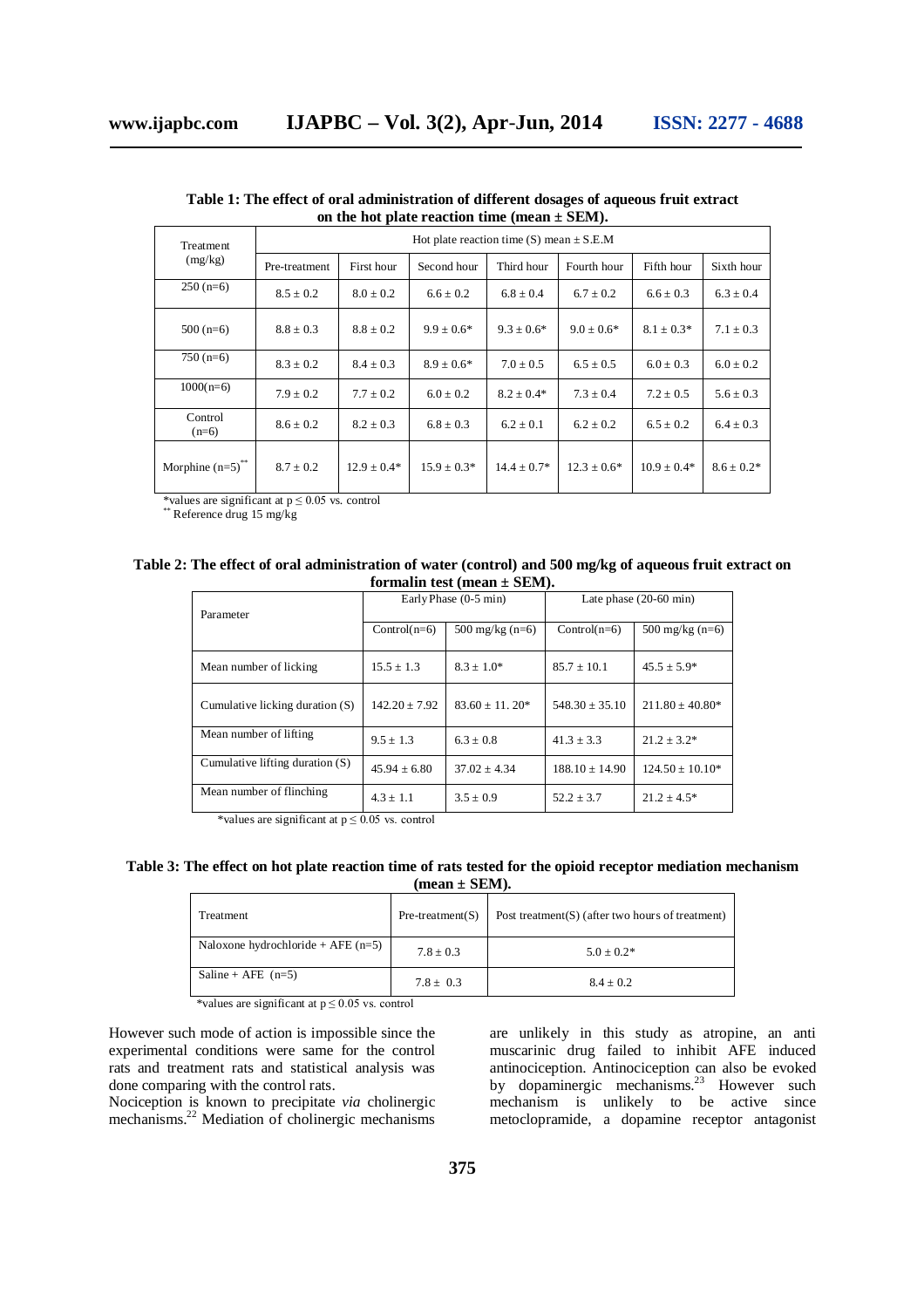failed to suppress AFE induced antinociception. In contrast the rats treated with naloxone hydrochloride which is an opioid receptor blocker, significantly curtailed the hot plate reaction time compared to its control. Therefore this result indicates that opioid mechanism can involve with the antinociceptive action of the AFE. Naloxone with the affinity to all three types of opioid receptors inhibits the action of endogenous opioid peptides and action of morphine like drugs. Therefore antinociceptive action can be due to opioid receptor agonist substances (opioidmimetics) present in the AFE or/and AFE may cause to release endogenous opioids like endophines, enkephalines. Opioid peptides mediate analgesia both centrally and peripherally and since opioids suppress both phase of formalin test, results of the formalin test is also an evidence to support the idea that antinociceptive action of AFE mediates *via* opioid mechanism.

Flavonoids and leucoanthocyanins are the characteristic constituents present in the AFE. Flavonoids are well known for suppressing the parameters of the formalin test and responsible for the anti-inflammatory action.<sup>24</sup> Flavonoids have ability to decrease the formation of free radicals and scavenge free radicals.<sup>25</sup> Generally oxygen derived free radicals cause tissue damage and as a result inflammatory responses are elicited in the body. Although the antioxidant activity of the AFE was not tested in this study, antioxidant activity due to flavonoids may play an auxiliary role against the inflammatory pain of the AFE. Several flavonol type flavonoids like qurecetin,  $(+)$ -dihydroqurecetin, kaempferol, (+)-dihydrokaempferol have been identified from the bark, wood, and the fruit of *D*. *retusa* plant.<sup>26</sup> Furthermore these flavonoids have shown the antinociceptive activity in other plants. $27$ ,  $28, 29, 30$  Therefore antinociceptive activity of AFE may be due to these types of flavonoids. Moreover the betulinic acid which has shown the anti-inflammatory activity and antinociceptive activity in other plants is also present in *D. retusa*.<sup>31, 32</sup> This suggests that antinociceptive activity and anti-inflammatory activity of AFE may be also due to the betulinic acid.

## **CONCLUSION**

The findings of the study scientifically show for the first time that fruit of *D*. *retusa* consists of acute, moderately strong antinociceptive activity with fairly long duration of action. The antinociception was mediated supra-spinally *via* opioid mechanisms. Although the fruit is applied externally to manage the pain in traditional medicine, this study suggests that AFE is also orally active against the pain. Therefore isolation and characterization of the active compound causing analgesia may be helpful for the development of a new analgesic drug with highest efficacy, quality and safety.

## **ACKNOWLEDGMENTS**

The financial support for consumables from University of Colombo (AP/3/2/00/05) and guidance given by Mr.T.S.B. Muthunayake, Department of Zoology and Mr.D.M.M.L.B. Desanayaka, Faculty of Medicine are gratefully acknowledged.

#### **REFERENCES**

- 1. Jayaweera DMA, Medicinal plants used in Ceylon part II: Dilleniaceae, The national science council of Sri Lanka, Colombo, 1980, 171-173.
- 2. Dasanayake, MD, A revised hand book to the flora of Ceylon volume x: Dilleniaceae, Oxford and IBH publishing Co. Pvt.Ltd, New Delhi, Culcutta, 1996, 114-115,.
- 3. Ashton MS, Gunatilleke S, DeZoyza N, Dasanayake MD, Gunatilleke N, Wijesundera S, A field guide to the common trees and shrubs of Sri Lanka: The field guide, WHT Publications (Pvt) Ltd Colombo, 1997, 154.
- 4. Committee of Department of Aurvedha, Compendium of medicinal plants a Sri Lankan study volume II (first edition), Department of Aurvedha, Colombo, 2002, 99-101.
- 5. Rang HP, Dale MM, Ritter JM, Flower RJ, Pharmacology: The nervous system (sixth edition), Churchill Livingstone London, 2007, 144,498,588-598.<br>Ratnasooriya WD,
- 6. Ratnasooriya WD, Deraniyagala SA, Goonasekara CL, Antinociceptive effect and toxicological study of the aqueous bark extract of Barringtonia racemosa on rats, J Ethnopharmacol, 2003; 86: 21-26.<br>7. Fernando TRGW. Ratnasoc
- Ratnasooriya WD, Deraniyagala SA, Antinociceptive activity of aqueous leaf extract of Tetracera saramentosa L. in rats, Phcog Res, 2009;1: 381-386.
- 8. Illangakoon UE, Wijayabandara MDJ, Deraniyagala SA, Ratnasooriya WD, Antinociceptive effect of inner stem bark of SriLankan endermic plant, Kokoona zeylanica in rats, Int. J. Ins. Pharmacy. Life Sci, 2012; 2: 311-328.
- 9. Ratnasooriya WD, Deraniyagala SA, Dehigaspitiya DC, Antinociceptive activity and toxicological study of the aqueous leaf extract of Justicia gendarussa Burm.F.in rats, Phcog.Mag, 2007;3:145-155.
- 10. Plaznik A, Stefanski R, Palejko W, Kotawski W, The role of accumbens GABA-B receptors